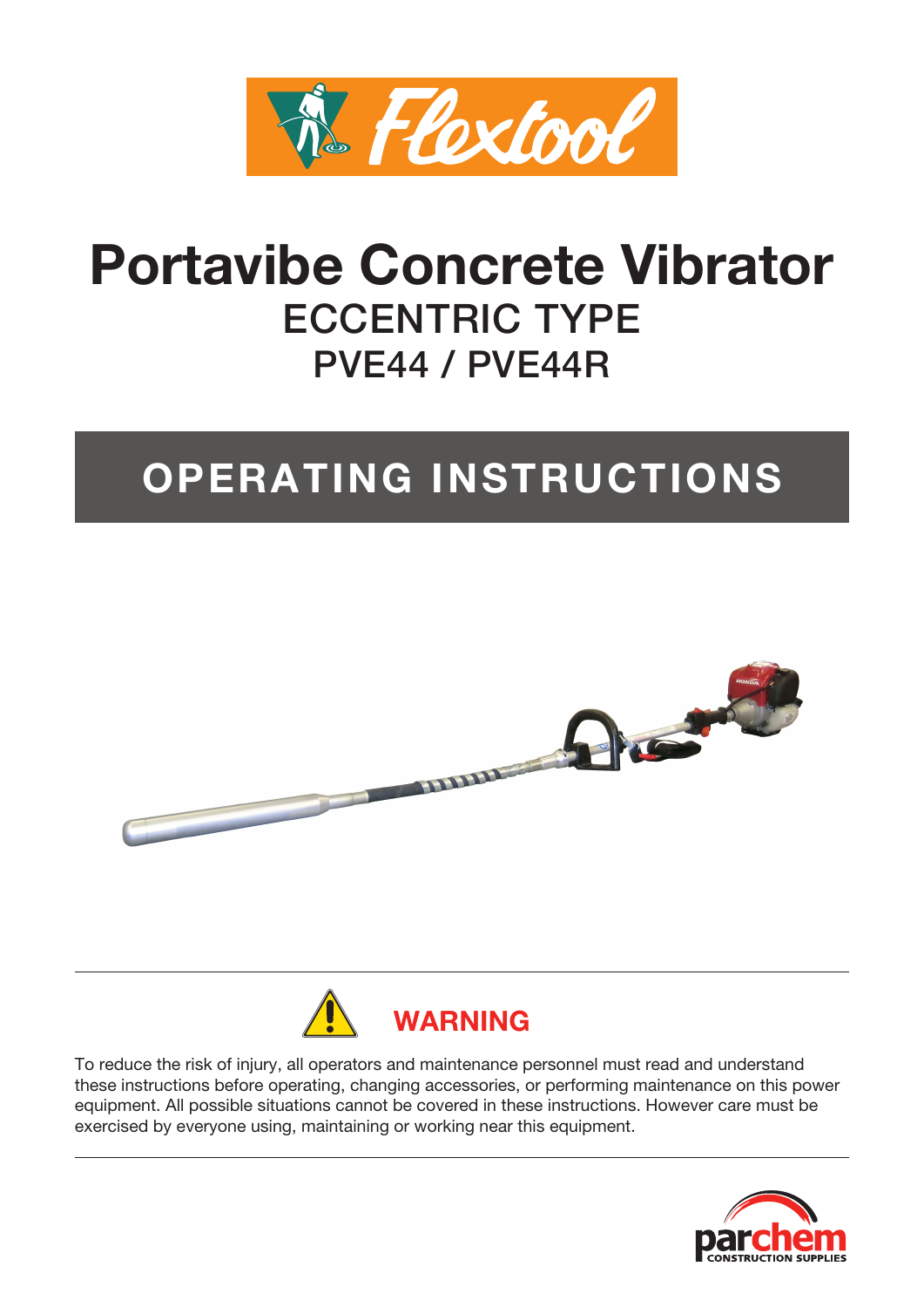# **CONTENTS**

| $\overline{2}$ |
|----------------|
|                |
|                |
|                |
|                |
|                |
|                |
|                |
|                |
|                |
|                |

## **INTRODUCTION**

Thank you for your selection of Parchem equipment.

Parchem have specialised in the design and manufacture of quality products since 1951.

We have taken care in the design, manufacture and testing of this product. Should service or spare parts be required, prompt and efficient service is available from our branches.

General Safety Instructions for the Operation of Power Equipment

The goal of Parchem is to produce power equipment that helps the operator work safely and efficiently. The most important safety device for this or any tool is the operator. Care and good judgement are the best protection against injury. All possible hazards cannot be covered here, but we have tried to highlight some of the important items, individuals should look for and obey Caution, Warning and Danger signs placed on equipment, and displayed in the workplace. Operators should read and follow safety instructions packed with each product.

Learn how each machine works. Even if you have previously used similar machines, carefully check out each machine before you use it. Get the "feel" of it and know its capabilities, limitations, potential hazards, how it operates, and how it stops.

# **APPLICATIONS**

Civil: roadways, kerbing, pre cast beams, bridge decks, piers.

Commercial building: strip and raft foundations, stairs, walls, floors, driveways, suspended slabs, tilt panels, stack cast panels.

Residential building: floor stumps, wall cavities, house slabs, wall footings, paving slabs.

Rural: fence posts, stock troughs and pens.

# **ASSEMBLY**

If the unit was supplied unassembled the following must be completed prior to operation:

The unit is supplied with the flexible shaft disconnected from the motor unit. To attach the flexible shaft, place the threaded ferrule end of the flexible shaft approximately 20 mm from the coupling housing. Engage the squared end of the flexible shaft core assembly into the squared seal sleeve adaptor.

The threaded ferrule end of the flexible shaft may now be screwed

into the motor adaptor. Rotate the ferrule end of the flexible shaft in an anti-clockwise direction to engage the left hand thread. Once tightened by hand use multigrip pliers to ensure the ferrule is tightened sufficiently to stop it from working loose and coming detached during operation.

A 1 litre container of Honda 10W/30 engine oil is included with the unit. Engine oil capacity is 100 ml. To add oil place the unit on a level surface and remove the oil filler cap. Add oil until the oil level reaches the edge of the oil filler neck & reinstall the oil filler cap.

Fuel may now be added and the unit is ready for operation.

# **FUNCTION AND CONTROLS**

## DRIVE UNIT

This portable drive unit is designed to power flexshaft drive, eccentric vibrators.

The motor is controlled by an ON/OFF push button which is mounted below the throttle lever on the handle.

The motor speed is controlled by throttle lever mounted on the handle.

A centrifugal clutch is fitted to the motor which disengages the drive to the vibrator when the motor is idling.

The clutch operates automatically and requires no adjustment.

The motor is a 4-stroke unit and must only be used with unleaded petrol.

#### **VIRRATOR**

This vibrator is designed for the compaction of concrete by immersion of the vibrator head. Compaction improves the strength and finish of concrete by driving out entrapped air.

High frequency vibration allows the efficient compaction of low slump concrete mixes.

The vibrator head is driven by a rotating flexible drive shaft that transmits the drive from the drive unit.

The vibrator head uses an eccentric mass to produce vibration. Ball bearings support the rotor at each end.

### **HAZARDS AND RISKS**

NEVER allow any person to operate equipment without adequate instruction.

ENSURE all operators read, understand and follow the operating instructions.

SERIOUS INJURY may result from improper or careless use of this machine

#### ! MECHANICAL HAZARDS

DO NOT operate the machine unless all protective guards are in place.

ENSURE that the motor operation switch is in the OFF position and the spark plug ignition lead is disconnected before removing the guards or making adjustments.

KEEP hands and feet clear of rotating and moving parts as they will cause injury if contacted.

DO NOT leave the equipment in operation while it is unattended.

EXERCISE CARE when handling vibrators. Exposure to vibration or repetitive work actions may be harmful to hands and arms.

DO NOT hold the vibrator shaft in your hands while it is running.

Hold the vibrator by the "D" handle & use the supplied carry strap to help isolate your hands from the vibration.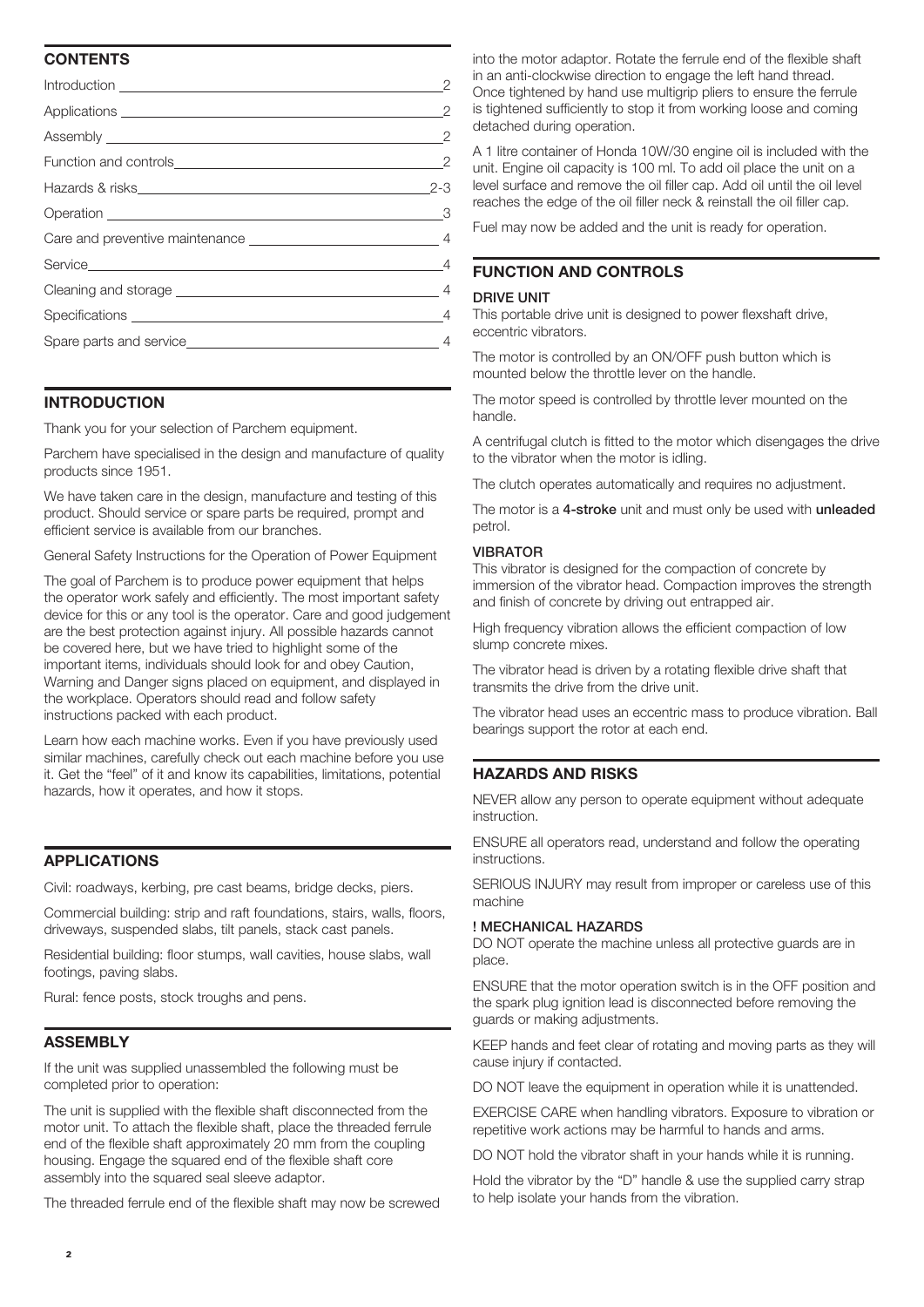NEVER stand on the vibrating head while it is operating.

DO NOT place your foot on the vibrator head while it is running unless it is done momentarily and the vibrator head is resting on a resilient support such as a car tyre.

BE CAREFUL not to come in contact with the muffler when the engine is hot, since it can cause severe burns.

ENSURE that repairs to machinery are carried out by COMPETENT personnel.

#### ! FIRE & EXPLOSION HAZARDS

PETROL is extremely flammable and explosive under certain conditions.

ENSURE that petrol is only stored in an approved storage container.

DO NOT refuel the motor while it is in operation or hot.

DO NOT refuel the motor in the vicinity of sparks, a naked flame or a person smoking.

DO NOT over fill the fuel tank and avoid spilling petrol when refuelling. Spilled petrol or petrol vapour may ignite. If spillage occurs, ensure that the area is dry before starting the motor.

Motor vibrations can cause an improperly tightened fuel cap to loosen or come off and spill quantities of fuel. In order to reduce risk of fuel spillage and fire, tighten fuel cap by hand with as much force as possible.

To reduce the risk of serious injury from burns, never attempt to refuel the unit until it has been stopped & completely removed from the operator.

#### ! CHEMICAL HAZARDS

DO NOT operate or refuel a petrol motor in a confined area without adequate ventilation.

CARBON MONOXIDE exhaust gases from internal combustion motor driven units can cause death in confined spaces.

#### ! NOISE HAZARDS

EXCESSIVE NOISE can lead to temporary or permanent loss of hearing.

WEAR an approved hearing protection device to limit noise exposure. as required by Occupational Health and Safety regulations.

Noise levels in excess of 85dB(A) may be produced by engines and vibrators.

#### PROTECTIVE CLOTHING

ALWAYS wear protective clothing and footwear to prevent the skin coming into contact with wet concrete.

PROTECTIVE FOOTWARE should be worn to reduce injuries from penetration through the sole, contact with cutting objects, slipping, contact with wet concrete and electrical hazards.

GOGGLES for eye protection may also be necessary.

USE waterproof protection for hands and knees (if kneeling) when concreting. If your clothing becomes wet from concrete contact make sure you change the clothing. Do not walk about waiting for it to dry.

USE GLOVES when handling and inspecting the flexible shaft outer casing. Excessive wear of the rubber cover can expose the wire braided reinforcement, allowing it to project and cause injury.

#### ! ADDITIONAL HAZARDS

To reduce the risk of injury from loss of balance, start the motor with the unit on a flat level surface, and only pick up the unit when the engine is idling.

Slip/Trip/Fall is a major cause of serious injury or death.

Beware of the flexible shaft and water left on the walking or work

surface.

Exercise caution and ensure that the perimeter of elevated formwork or platforms is protected.

Exercise care when working in the vicinity of unprotected holes or excavations

# **OPERATION**

To start the motor, place the unit on a flat level surface, and only pick up the unit when the engine is idling.

To start the motor turn the engine switch ON to the ON position.

To start a cold engine, move the choke lever to the closed position

To restart a warm engine, leave the  $_{\text{costr}}$ choke lever in the OPEN position.

Press the priming pump several times until a flow in the fuel return tube is visually noticed.

Pull the starter grip lightly until you feel resistance while holding the unit steady, then pull briskly.

Return the starter grip gently.



 $\Omega$ 

If the choke lever is in the CLOSED position, gradually move it to the OPEN position as the engine warms up.

The idle-up function helps the engine start by opening the throttle valve in the carburetor moderately when the engine won't start.

1. Hold down the throttle interlock.

2. Pull the throttle trigger.

3. Push the idle-knob, then release the throttle trigger and the interlock.

4. Start the engine

NOTE: This function must not be used when vibrating.

Always operate the unit at full throttle. This will ensure correct concrete compaction and avoid damage to the drive mechanism.

Be careful starting and or revving the unit on loose gravel as it may be sucked into the flywheel cooling fins causing damage to the unit.

Information regarding compaction of concrete using immersion

vibrators is available in a FLEXTOOL FACT SHEET.

Avoid sharp bends in the flexshaft, particularly when it is in use.

Do not use a eccentric-type immersion vibrator head as an external vibrator by applying it to the outside of formwork.

Do not operate the vibrating head out of concrete for extended periods. Do not leave it running while you wait for fresh supplies of concrete to be placed. Vibrator heads are designed to be cooled by the concrete in which they are immersed.



**ENGINE SWITCH** 

**HOKE LEVEI**